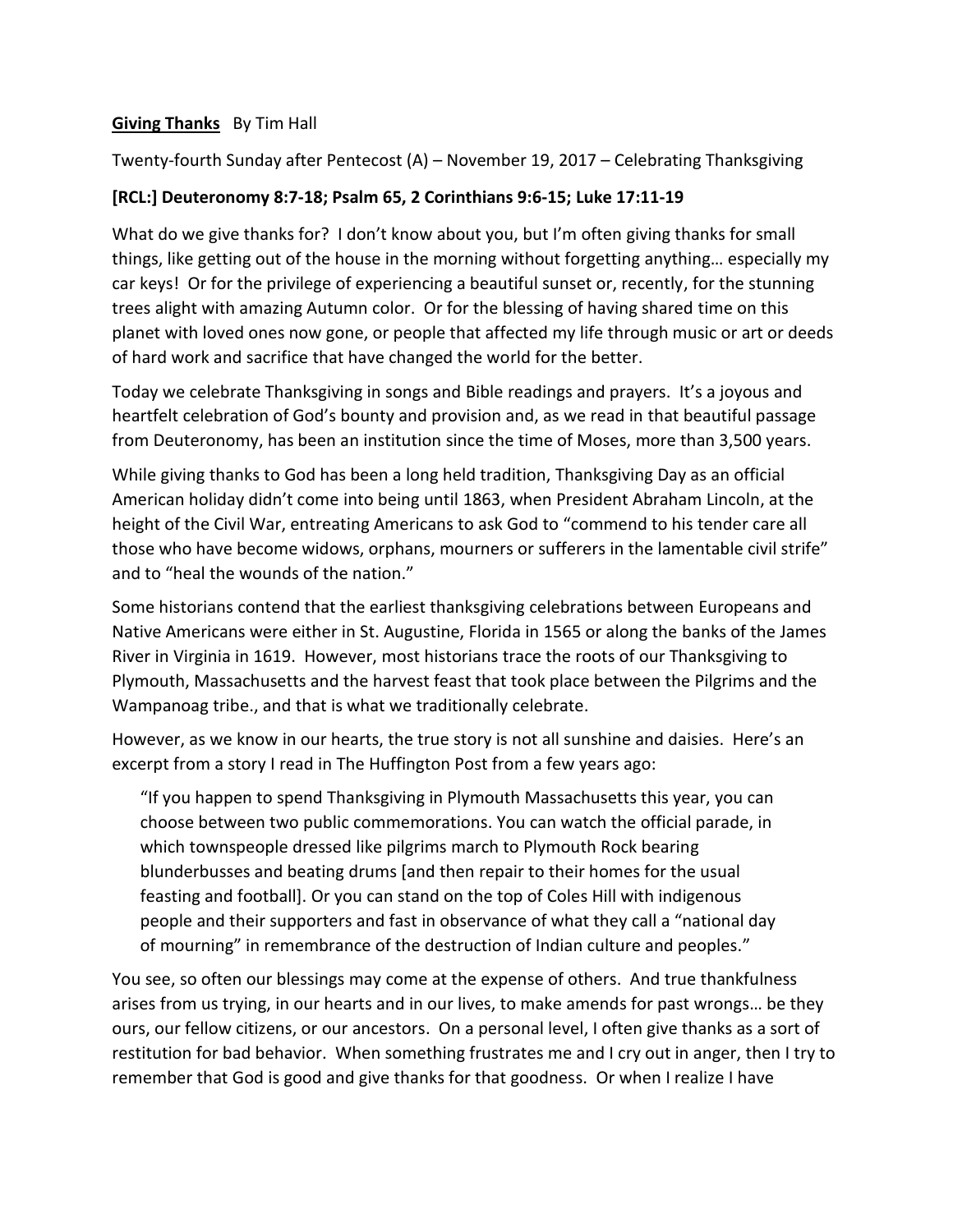behaved badly, I seek to amend my ways and ask God to forgive me, giving thanks for God's amazing grace.

And this is what we need to do as a people, as a nation, as the body of Christ. In the current VA Episcopalian, the Fall 2017 edition, there is a story on The Triangle of Hope, a joint effort by the Diocese of Virginia joining with the Diocese of Kumasi, in Ghana, and the Diocese of Liverpool, England. Their goals are epitomized in the following statement:

"We stand together, determined that the horror of slavery, and its memories of inhumanity, oppression and anguish, must not and will not be forgotten. We commit ourselves to learn from these memories and to ensure that the lessons are shared and embedded in our lives and in our Dioceses. We also stand together in opposing all forms of slavery today, and we are wholeheartedly committed to doing all we can to help those caught in its chains, and to advocate for justice and freedom and for an end to all modern slavery and human trafficking."

I give thanks for the Dioceses of Virginia and Kumasi and Liverpool for their courage in addressing our past failings as a nation and a people and ask, what can we do as individuals and as a church to further this cause? On this, our stewardship Sunday, we can start by making a new or renewed commitment to give back to the church with our time, talent, and treasure,

We should remember and reflect on the words of our Old Testament lesson, *"Do not say to yourself, 'My power and the might of my own hand have gotten me this wealth.' But remember the LORD your God, for it is he who gives you power to get wealth"*.

And from Paul's 2nd letter to the Corinthians, *"God is able to provide you with every blessing in abundance, so that by always having enough of everything, you may share abundantly in every good work."* And later, *"You will be enriched in every way for your great generosity, which will produce thanksgiving to God."*

In this world where we are surrounded by so many distressing things, we realize that life is fragile and evil is real. We need to remember, indeed it is the one thing that gives our life comfort and meaning, that in the face of all this… God is sure. Sure in his promise made to us throughout time, across generations, and by the gift of his son, Jesus Christ, that he will be with us to the end of the age. And we should endeavor to live our lives accordingly, returning like that lone Samaritan in our Gospel this morning, to give him thanks for his blessings. And giving him thanks at all times even in the face of challenges, adversity, and even death, returning to him, with thanksgiving, when we go astray like lost sheep.

I'd like to close with some excerpts from Bishop Susan Goff's sabbatical report, as I think they provide a wonderful reflection of the challenges with which we are faced and the redeeming power of God's love, and our resulting actions, through Jesus Christ:

"Again and again during the sabbatical time, during travels in South Africa and later in Italy, I came face to face with the pain that is part of the ongoing legacy of racism. I witnessed the dire suffering of refugees and saw again, as if in a mirror, the ways that